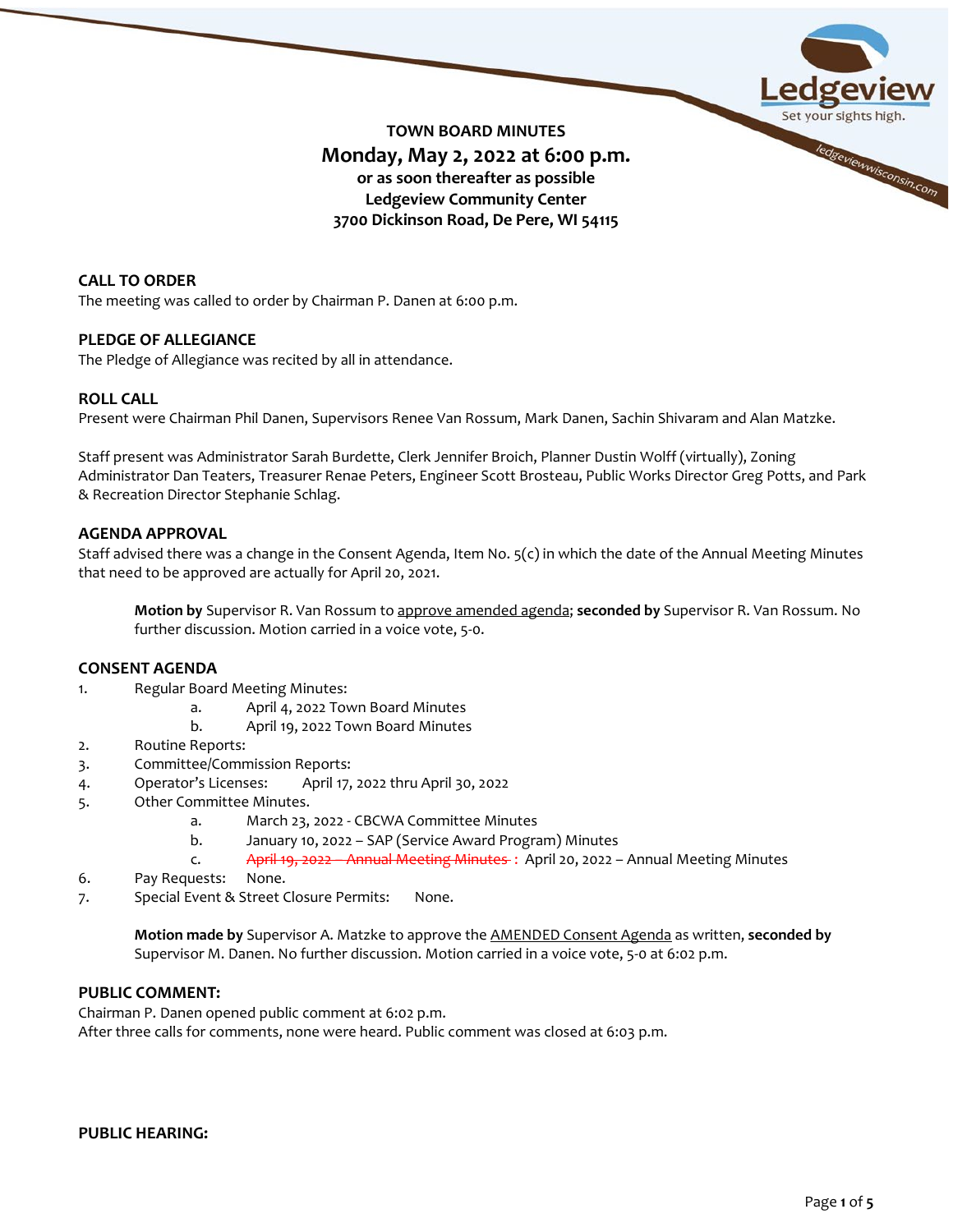1. Public Hearing for approval of the on the request by Steve Bieda of Mau & Associates, on behalf of Kael Coleman (owner) to rezone parcels D-2325 and D-2326 on Altmeyer Drive to remove the PDD overlay associated with the Red Hawk Landing Development.

\*\* Item to be approved with Zoning & Planning agenda item no. 1 \*\*

Staff presented the request to rezone the above Outlots from R-1/PDD to R-1. The Town does not allow split zoning on a property, and the Outlots would need to be rezoned to R-1 for the lot combination to occur. This is part of a request to for a combination CSM to add the land area of Outlot 5 from the Red Hawk Landing Plat to their single-family property in Belle Isle Meadows.

The Outlots were lands located in the floodplain that could not be developed as part of the Red Hawk Landing subdivision approved in 2018. With the recently approved flood study undertaken by the Town for the area, large areas of land in the Outlots were removed from the floodplain. This made land developable that was not anticipated when the Outlots were platted, which raises the concern of potential improvements on those lands.

The expectation from the Town and the developer was that each Outlot would extend the depth of each lot—not that a property owner would acquire multiple Outlots for combination—and that no structures or improvements would be built upon them.

The Town is now faced with a situation that could result in improvements (swimming pool, accessory building, playground, etc.) on land that was not intended to be built upon. Moreover, improvements could be made directly behind a neighbor's home or back yard, and this could be the case for a series of other neighboring properties.

The ZPC was very conflicted on this issue, due to unforeseen impacts to the enjoyment of other properties. The ZPC ultimately recommended approval of the rezone to the Board with the following findings:

1. The proposed rezoning from R-1/PDD to R-1 is consistent with the current zoning and development trends in the area.

2. The lands are suitable for low-density single-family residential development.

3. The proposed zoning district conforms to the goals and the land use illustrated on the Future Land Use Map of the adopted Comprehensive Plan.

At 6:10 p.m., Chairman P. Danen opened the public hearing for comments.

#### **KAEL COLEMAN – 7800 Altmeyer:**

Property owner spoke to the Town stating he would like to use this space for a more favorable manner for his kids. Mr. Coleman stated that since he owns two of the Outlots, he has been thinking of perhaps creating a safe play area for the neighborhood kids. There is a pocket park nearby that is very small for that area, and was concerned if kids wanted to go to a different park, they would have to cross CTH G to get to a park, as there isn't anything else nearby.

Chairman P. Danen clarified to property owner stating that the Zoning and Planning committee recommended lifting the PDD only on the outlot directly behind Mr. Coleman's property; and asked if he planned to have a playground on just that one lot.

Mr. Coleman stated if he did anything he would put in a sport court: cement slab with a basketball hoop and possibly a pickle ball net. Stated having the two outlots combined into one would allow him to position it to maximize the greenspace.

Chairman P. Danen asked if anyone in the audience was here to speak in favor of it, to which none were in favor. He then asked if anyone in the audience wanted to speak against it.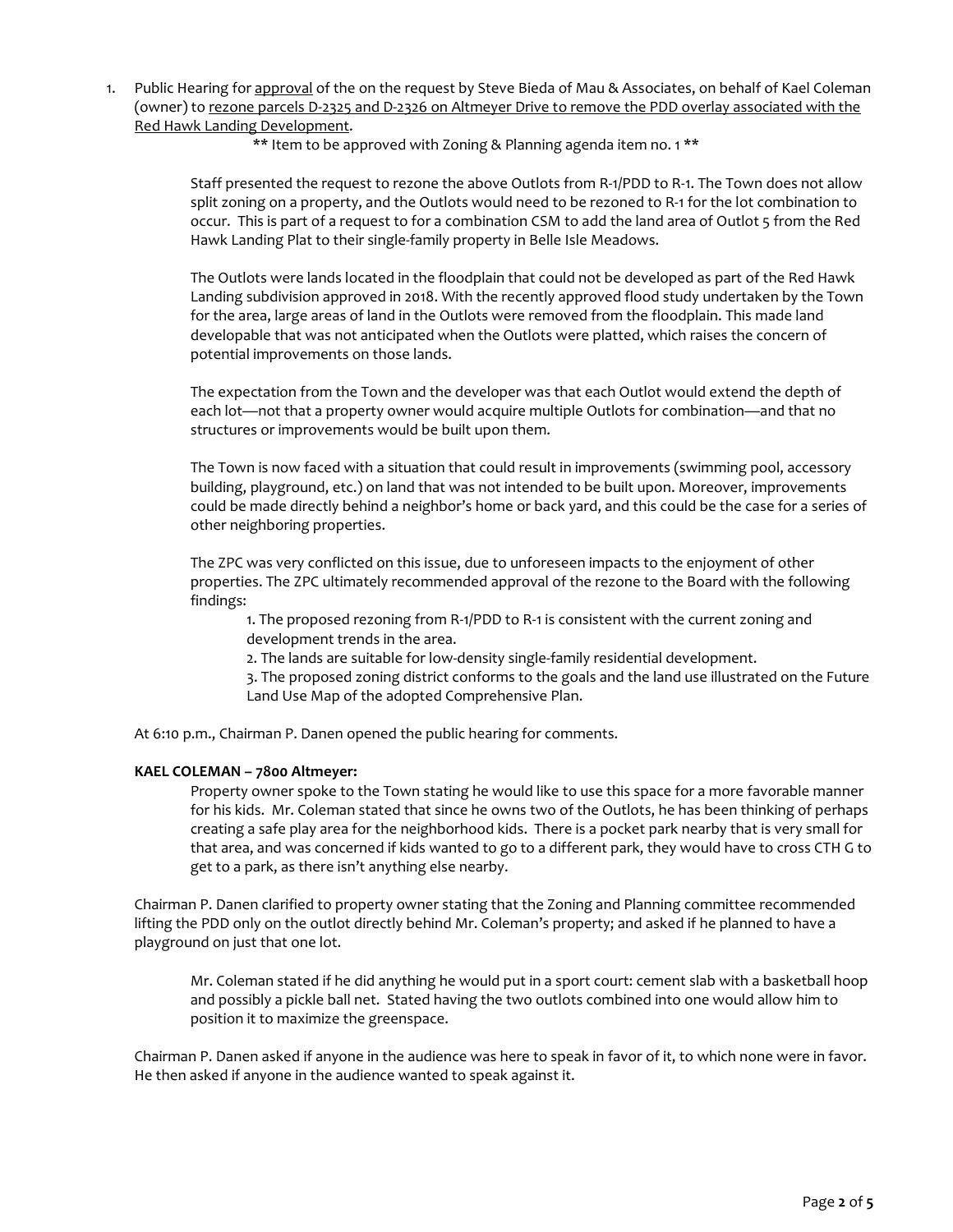#### **JEAN SCHUMACHER – 7780 Altmeyer:**

Ms. Schumacher spoke against this proposal, as one of the main reasons for buying in this area was to have the greenspace, and watching the wild animals in their natural habitat.

Chairman P. Danen presented an anonymous letter that was submitted electronically voicing valid concerns against this plan. Chairman noted that there were several specific concerns that were brought up in the letter, and laid out very well, however without being able to know who wrote the letter, the Board does take this information into account but isn't able to give it much credence.

#### **STEPHEN MCLEOD – 7790 Altymeyer:**

Mr. Mcleod lives directly next door to and wanted to attend the meeting to see what Mr. Coleman had planned for the property if the two Outlots were zoned together. Mr. Mcleod stated he did not but his property to look at a playground and wants to keep trees and all of the greenspace intact as the Outlots are a decent size.

Chairman P. Danen asked for a third and final time if anyone wanted to speak for or against this rezone, to which no one did. Public hearing was closed at xxxxxxxxxx and item is taken back to the Board level.

Supervisor S. Shivaram asked staff if there were any concerns about the flooding should more impervious surface be added in that area.

Staff explained there was a berm placed behind the creek that keeps the water east of the Outlots. Staff explained there shouldn't be much change should a concrete slab or sport court be added.

Supervisor S. Shivaram addressed Mr. Mcleod asking to clarify on his concern, and that if a sport court were to be built, if that is something he was envisioning. Mr. Mcleod stated it depended on how large it would be and where exactly it would be going, as well as how much of it would be in the lot behind his house as well as how much of the greenery would be cut down.

Chairman P. Danen clarified that if anything were to be done, it would be done on the lot directly behind Mr. Coleman, and not on the adjacent Outlot. Also voiced concerns about the precedence in policy in changing the zoning of the Outlots with the idea that they would NOT be buildable lots as they were originally ESA, with the premise that nothing would be built behind on it.

The recent flood study results changed the use of this area. If the PDD were to be lifted, it would be like a spotzoning approval, which doesn't work well. Pointed out that if the rezone occurred, and the two Outlots were to be combined as R-1, there is a larger chance that Mr. Coleman could end up building almost anything on that lot, if this were to go through. Neighbors could subsequently come to the Town Board asking for the PDD to be lifted off their lot because precedence would have been set and a decision would need to be made on a case-bycase basis.

Supervisor M. Danen proposed an alternative, specifically regarding Mr. McLeod's property, stating that perhaps it would be allowable if Mr. Coleman work with the neighbors and get unanimous written support from all of the neighbors.

Chairman P. Danen stated if this were a case where all of the neighbors were in support of this, most likely there wouldn't be any issues in approving this.

Continued discussion was had at the Board level.

**Motion by** Supervisor S. Shivaram to approve the rezone of parcels D-2325 and D-2326 on Altmeyer Drive to remove the PDD overlay associated with the Red Hawk Landing Development with recommendations. There was no motion to second.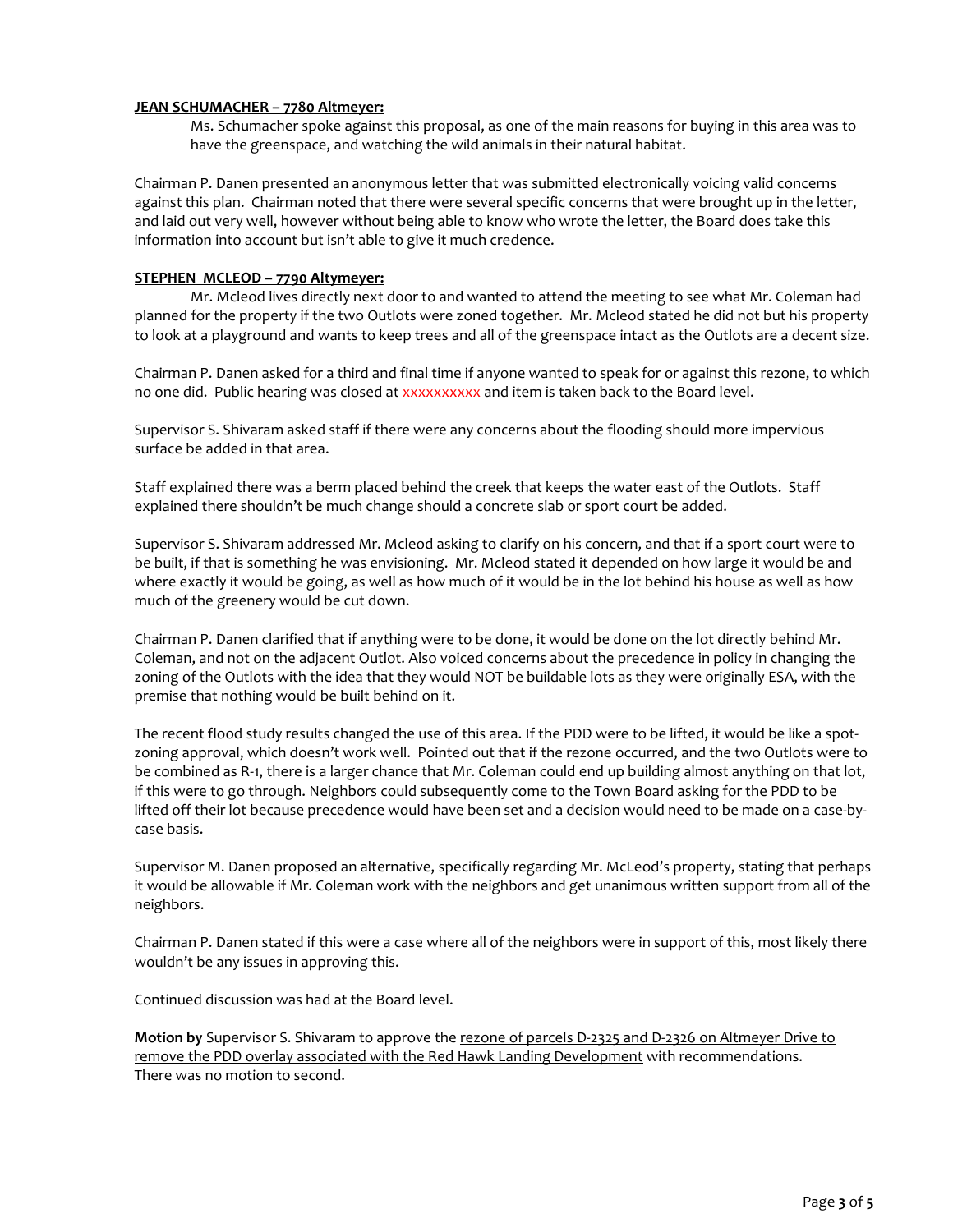**Motion by** Chairman P. Danen to **deny** the rezone of parcels D-2325 and D-2326 on Altmeyer Drive to remove the PDD overlay associated with the Red Hawk Landing Development. **Motion seconded by** Supervisor A. Matzke to deny. No further discussion. Motion to deny carried in a voice vote, 4-1. [Ayes: P. Danen, A. Matzke, M. Danen & R. Van Rossum; Nays: S. Shivaram]

#### **ZONING & PLANNING:**

1. **Discuss and act on** recommendation from the Zoning and Planning Commission on the request by Steve Bieda of Mau & Associates, on behalf of Kael Coleman (owner) for a proposed combination Certified Survey Map for ONLY parcels D-1886, D-2325 located at 7800 Altmeyer Drive. [parcel D-2326 will remain a separate parcel]

CSM cannot be approved, as it does not meet the requirements within the Town's Zoning Code.

**Motion made by** Supervisor M. Danen made a motion to table the combination Certified Survey Map (CSM) pending further approval of property owner's (Mr. Coleman) garnering support of neighbors. **Motion seconded by** Supervisor S. Shivaram. No further discussion. Motion carried in a voice vote, 5-0.

#### **OLD BUSINESS:** None.

#### **NEW BUSINESS:**

1. **Request** for approval of Designating the Month of May as "No-Mow-May" by approving Resolution R-2022- 027.

Staff presented information pertaining to the "No-Mow-May" campaign. Approving said resolution would suspend the current ordinance and allow residents the opportunity to participate in "No-Mow-May" should they so choose. Information would be presented to the residents via social media, the internet and newsletters.

**Motion made by** Supervisor S. Shivaram to approve the Resolution R-2022-027 Designating the Month of May as "No-Mow-May" WITH Registration Requirements. **Motion seconded by** Supervisor A. Matzke. No further discussion. Motion carried a voice vote, 5-0.

#### **2. Review Discussion, review and feedback on the Urbanization Policy.**

Staff presented a loose draft of a policy to the Town Board that would give staff some guidelines as to when a project would need to be urbanized instead of doing the urbanization after the project is complete or just for smaller sections of the road. The purpose of this policy is for the Town of Ledgeview to have guidelines and standard practice as to when and how to urbanize a roadway, especially when working in the early stages with developers.

#### **COMMUNICATIONS:**

1. Proclamation acknowledging Municipal Clerks Appreciation Week.

#### **ORDINANCES:**

#### **REPORTS:**

**Administrator:**

• Future dates for Strategic Planning with all staff/board members along with the consultant. Planner: None

# **Zoning Administrator:**

- Several ongoing projects.
- Received a picture with approx. 20ft. of water in the quarry.

**Treasurer:** 

- Rescheduled Sanitary District Committee to May 25, 2022 due to lack of quorum for June. **Clerk:** None
-